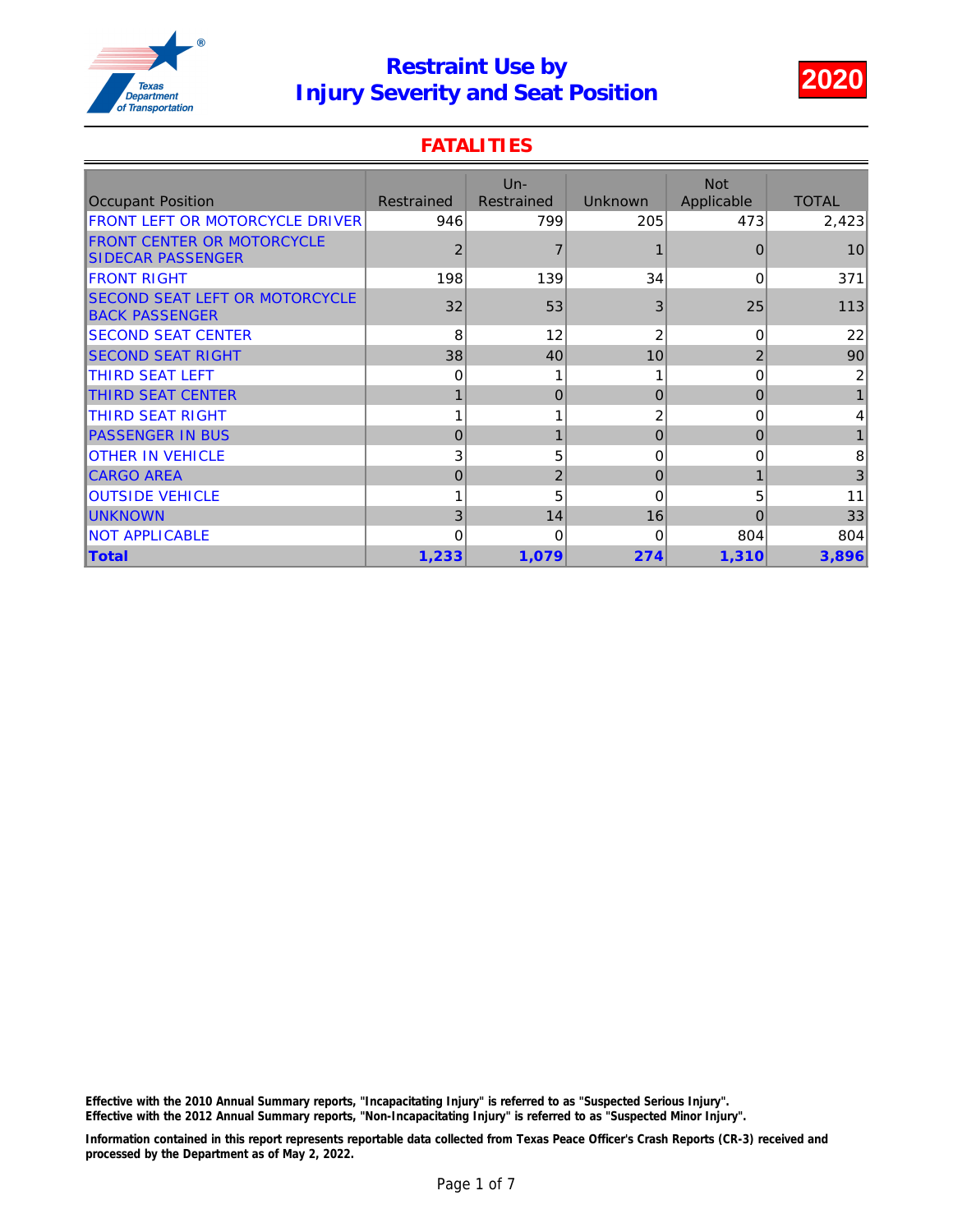

### SUSPECTED SERIOUS INJURIES

|                                                                 |                | $Un -$            |                | <b>Not</b> |              |
|-----------------------------------------------------------------|----------------|-------------------|----------------|------------|--------------|
| <b>Occupant Position</b>                                        | Restrained     | <b>Restrained</b> | <b>Unknown</b> | Applicable | <b>TOTAL</b> |
| FRONT LEFT OR MOTORCYCLE DRIVER                                 | 6,040          | 1,347             | 710            | 1,807      | 9,904        |
| <b>FRONT CENTER OR MOTORCYCLE</b><br><b>SIDECAR PASSENGER</b>   | 21             | 19                | 2              | 26         | 68           |
| <b>IFRONT RIGHT</b>                                             | 1,369          | 362               | 183            | 11         | 1,925        |
| <b>ISECOND SEAT LEFT OR MOTORCYCLE</b><br><b>BACK PASSENGER</b> | 208            | 105               | 39             | 138        | 490          |
| <b>SECOND SEAT CENTER</b>                                       | 67             | 59                | 21             | 4          | 151          |
| <b>SECOND SEAT RIGHT</b>                                        | 274            | 114               | 47             | 4          | 439          |
| <b>THIRD SEAT LEFT</b>                                          | 8              | 8                 | 2              | 0          | 18           |
| <b>THIRD SEAT CENTER</b>                                        | 3              | 6                 |                | $\Omega$   | 10           |
| ITHIRD SEAT RIGHT                                               | 8              | $\overline{7}$    | 0              |            | 16           |
| <b>PASSENGER IN BUS</b>                                         |                | 5                 | 19             | 7          | 32           |
| <b>OTHER IN VEHICLE</b>                                         | 2              | 16                | 4              |            | 29           |
| <b>CARGO AREA</b>                                               |                | 19                | $\mathbf{0}$   | 8          | 28           |
| <b>OUTSIDE VEHICLE</b>                                          | $\overline{c}$ | 6                 |                | 5          | 14           |
| <b>IUNKNOWN</b>                                                 | $\overline{2}$ | 29                | 34             | $\Omega$   | 65           |
| <b>NOT APPLICABLE</b>                                           | 0              | $\Omega$          | 0              | 1,471      | 1,471        |
| <b>Total</b>                                                    | 8,006          | 2,102             | 1,063          | 3,489      | 14,660       |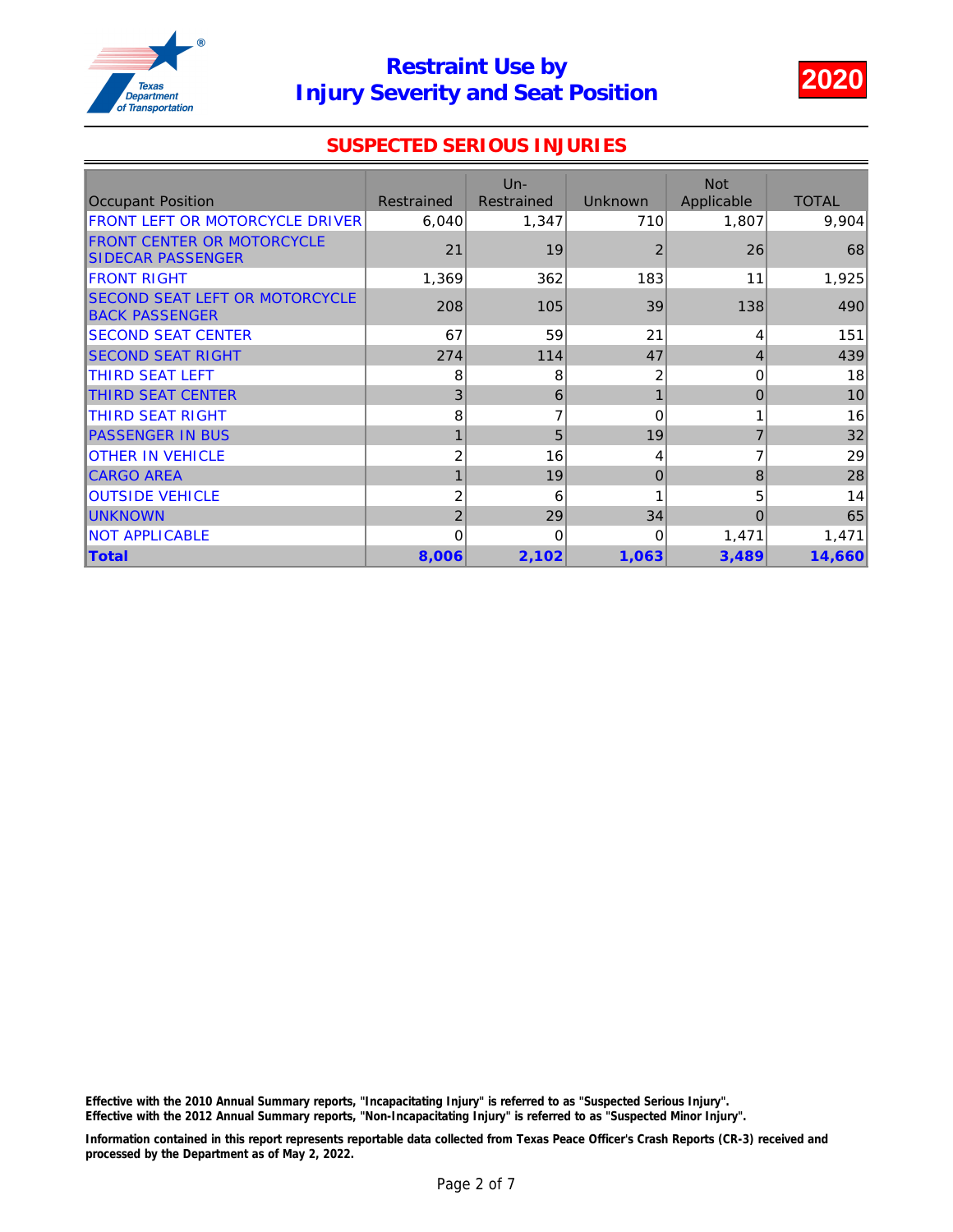

#### SUSPECTED MINOR INJURIES

| <b>Occupant Position</b>                                       | <b>Restrained</b> | $Un -$<br>Restrained | <b>Unknown</b> | <b>Not</b><br>Applicable | <b>TOTAL</b> |
|----------------------------------------------------------------|-------------------|----------------------|----------------|--------------------------|--------------|
| FRONT LEFT OR MOTORCYCLE DRIVER                                | 38,279            | 1,928                | 1,977          | 2,661                    | 44,845       |
| <b>FRONT CENTER OR MOTORCYCLE</b><br><b>SIDECAR PASSENGER</b>  | 77                | 33                   | 8              | 30                       | 148          |
| <b>IFRONT RIGHT</b>                                            | 8,374             | 571                  | 409            | 44                       | 9,398        |
| <b>SECOND SEAT LEFT OR MOTORCYCLE</b><br><b>BACK PASSENGER</b> | 1,571             | 198                  | 85             | 167                      | 2,021        |
| <b>SECOND SEAT CENTER</b>                                      | 483               | 122                  | 38             | 8                        | 651          |
| <b>ISECOND SEAT RIGHT</b>                                      | 1,933             | 246                  | 86             | 5                        | 2,270        |
| <b>ITHIRD SEAT LEFT</b>                                        | 81                | 10                   | 4              | 2                        | 97           |
| THIRD SEAT CENTER                                              | 48                | 5                    |                | $\Omega$                 | 54           |
| ITHIRD SEAT RIGHT                                              | 66                | 8                    | 3              | 0                        | 77           |
| <b>PASSENGER IN BUS</b>                                        | 26                | 39                   | 33             | 59                       | 157          |
| <b>OTHER IN VEHICLE</b>                                        | 25                | 43                   | 6              | 14                       | 88           |
| <b>CARGO AREA</b>                                              | 8                 | 25                   | $\mathbf{0}$   | 13                       | 46           |
| <b>OUTSIDE VEHICLE</b>                                         | 3                 | 6                    | 2              | 9                        | 20           |
| <b>UNKNOWN</b>                                                 | 19                | 25                   | 40             | 12                       | 96           |
| <b>INOT APPLICABLE</b>                                         | 0                 | $\Omega$             | 0              | 2,601                    | 2,601        |
| <b>Total</b>                                                   | 50,993            | 3,259                | 2,692          | 5,625                    | 62,569       |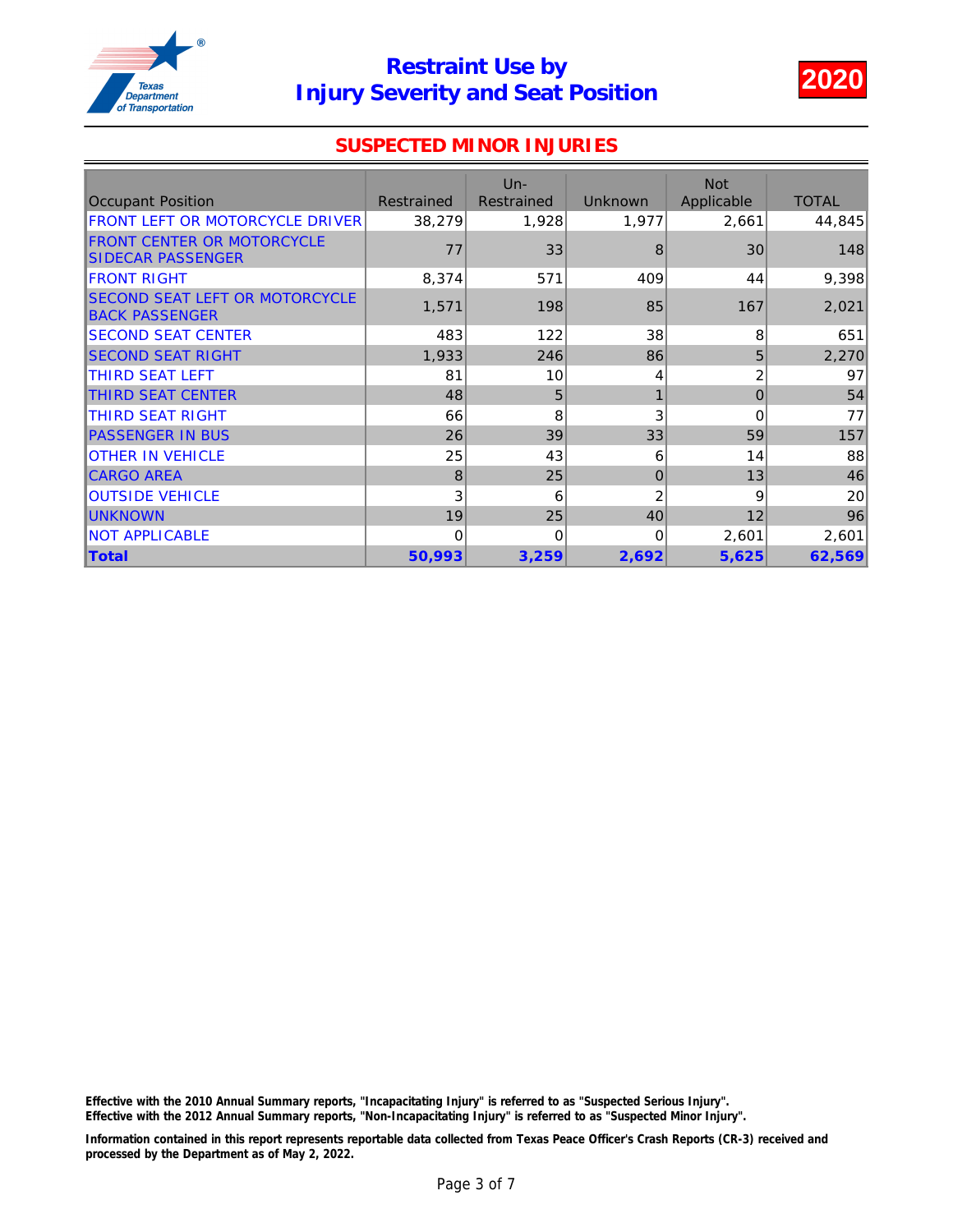

#### POSSIBLE INJURIES

| <b>Occupant Position</b>                                | <b>Restrained</b> | $Un -$<br>Restrained | <b>Unknown</b> | <b>Not</b><br>Applicable | <b>TOTAL</b> |
|---------------------------------------------------------|-------------------|----------------------|----------------|--------------------------|--------------|
| FRONT LEFT OR MOTORCYCLE DRIVER                         | 81,876            | 1,544                | 3,574          | 1,740                    | 88,734       |
| <b>FRONT CENTER OR MOTORCYCLE</b><br>SIDECAR PASSENGER  | 173               | 28                   | 17             | 20                       | 238          |
| <b>IFRONT RIGHT</b>                                     | 20,614            | 533                  | 825            | 47                       | 22,019       |
| SECOND SEAT LEFT OR MOTORCYCLE<br><b>BACK PASSENGER</b> | 4,798             | 235                  | 213            | 123                      | 5,369        |
| <b>SECOND SEAT CENTER</b>                               | 1,652             | 171                  | 89             | 15                       | 1,927        |
| <b>ISECOND SEAT RIGHT</b>                               | 5,876             | 253                  | 242            | 19                       | 6,390        |
| <b>ITHIRD SEAT LEFT</b>                                 | 236               | 16                   | 14             |                          | 267          |
| <b>THIRD SEAT CENTER</b>                                | 93                | 10                   | 11             | $\overline{2}$           | 116          |
| ITHIRD SEAT RIGHT                                       | 218               | 16                   | 10             | 0                        | 244          |
| <b>PASSENGER IN BUS</b>                                 | 63                | 201                  | 26             | 165                      | 455          |
| <b>OTHER IN VEHICLE</b>                                 | 41                | 57                   | 11             | 44                       | 153          |
| <b>CARGO AREA</b>                                       | 10                | 33                   | 1              | 14                       | 58           |
| <b>OUTSIDE VEHICLE</b>                                  | 4                 | 8                    | 3              | 14                       | 29           |
| <b>IUNKNOWN</b>                                         | 79                | 26                   | 95             | 23                       | 223          |
| <b>INOT APPLICABLE</b>                                  | $\Omega$          | $\Omega$             | $\Omega$       | 2,216                    | 2,216        |
| <b>Total</b>                                            | 115,733           | 3,131                | 5,131          | 4,443                    | 128,438      |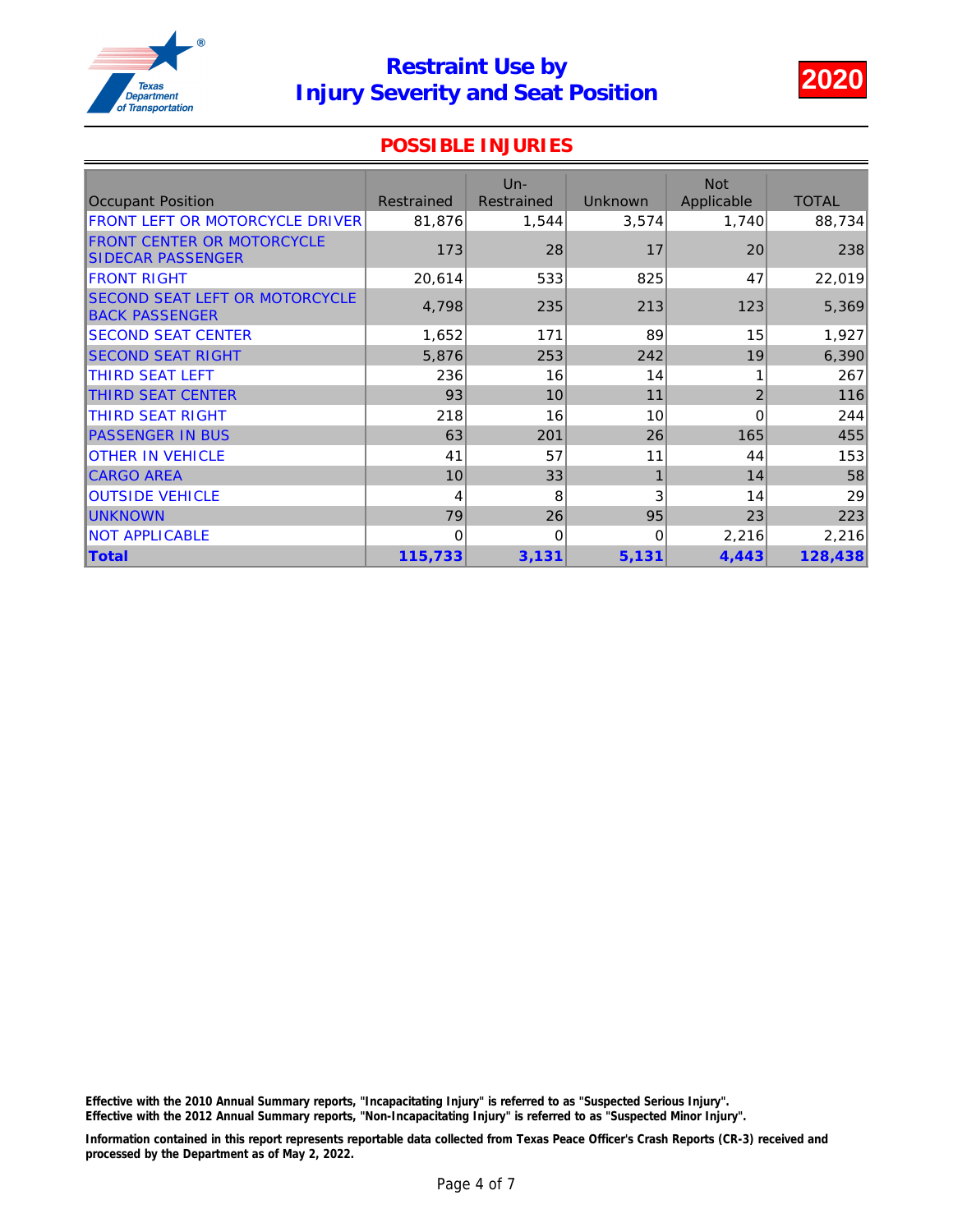

#### NOT INJURED

| <b>Occupant Position</b>                                        | <b>Restrained</b> | $Un -$<br><b>Restrained</b> | Unknown  | <b>Not</b><br>Applicable | <b>TOTAL</b> |
|-----------------------------------------------------------------|-------------------|-----------------------------|----------|--------------------------|--------------|
| FRONT LEFT OR MOTORCYCLE DRIVER                                 | 603,241           | 3,176                       | 27,274   | 2,263                    | 635,954      |
| <b>FRONT CENTER OR MOTORCYCLE</b><br><b>SIDECAR PASSENGER</b>   | 1,371             | 113                         | 77       | 52                       | 1,613        |
| <b>IFRONT RIGHT</b>                                             | 129,964           | 863                         | 4,860    | 315                      | 136,002      |
| <b>ISECOND SEAT LEFT OR MOTORCYCLE</b><br><b>BACK PASSENGER</b> | 38,098            | 489                         | 1,174    | 211                      | 39,972       |
| <b>SECOND SEAT CENTER</b>                                       | 14,222            | 438                         | 526      | 46                       | 15,232       |
| <b>SECOND SEAT RIGHT</b>                                        | 46,278            | 529                         | 1,372    | 138                      | 48,317       |
| <b>THIRD SEAT LEFT</b>                                          | 2,433             | 21                          | 69       | 6                        | 2,529        |
| THIRD SEAT CENTER                                               | 960               | 32                          | 39       | $\Omega$                 | 1,031        |
| <b>THIRD SEAT RIGHT</b>                                         | 2,309             | 19                          | 63       | 9                        | 2,400        |
| <b>PASSENGER IN BUS</b>                                         | 1,998             | 3,436                       | 933      | 3,649                    | 10,016       |
| <b>OTHER IN VEHICLE</b>                                         | 426               | 291                         | 92       | 204                      | 1,013        |
| <b>CARGO AREA</b>                                               | 150               | 178                         | 25       | 100                      | 453          |
| <b>OUTSIDE VEHICLE</b>                                          | 70                | 88                          | 13       | 432                      | 603          |
| <b>IUNKNOWN</b>                                                 | 379               | 60                          | 524      | 202                      | 1,165        |
| <b>NOT APPLICABLE</b>                                           | 0                 | $\Omega$                    | $\Omega$ | 579                      | 579          |
| <b>Total</b>                                                    | 841,899           | 9,733                       | 37,041   | 8,206                    | 896,879      |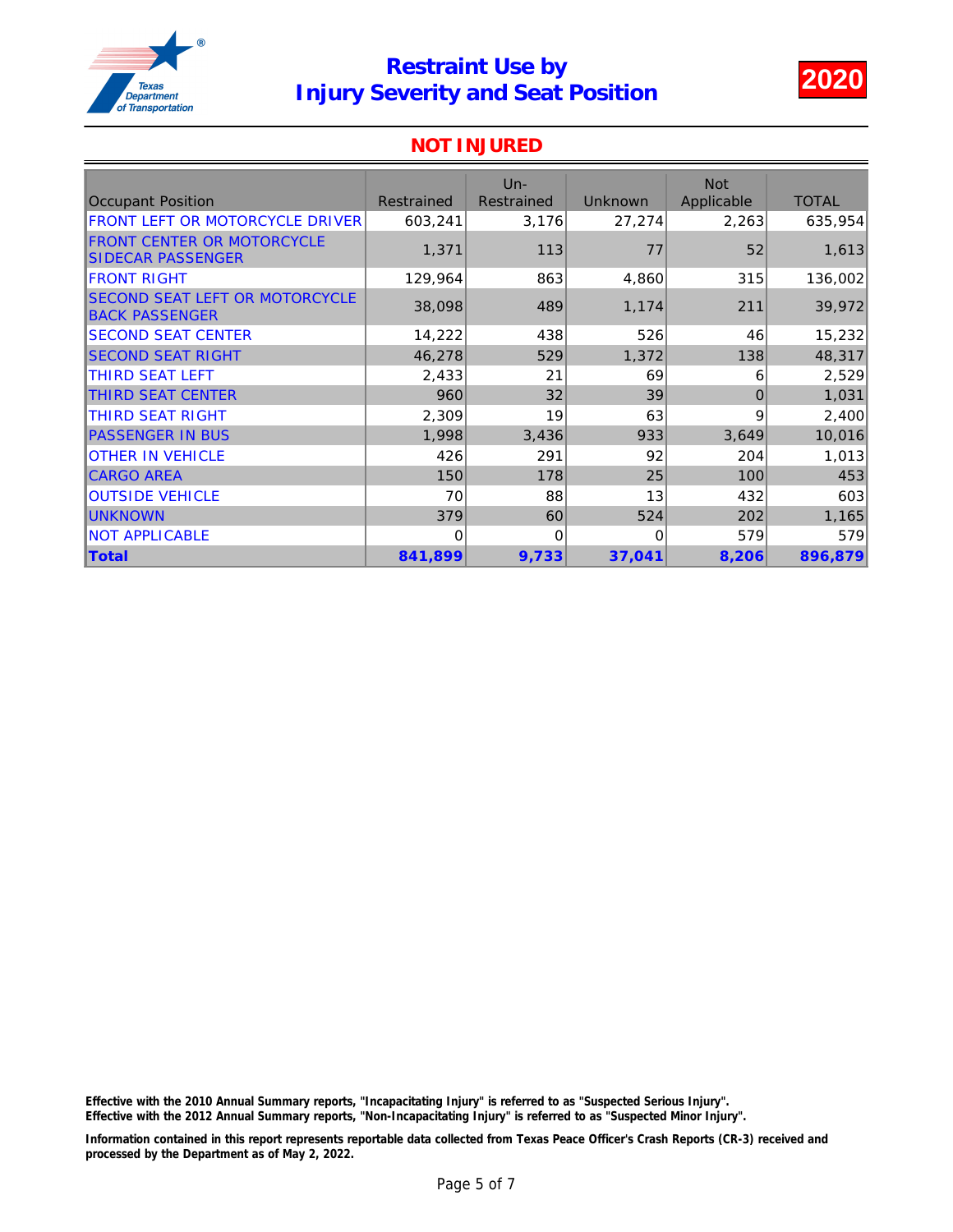

### UNKNOWN INJURIES

|                                                                 |            | $Un -$         |                | <b>Not</b>     |              |
|-----------------------------------------------------------------|------------|----------------|----------------|----------------|--------------|
| <b>Occupant Position</b>                                        | Restrained | Restrained     | <b>Unknown</b> | Applicable     | <b>TOTAL</b> |
| FRONT LEFT OR MOTORCYCLE DRIVER                                 | 6,325      | 293            | 61,469         | 402            | 68,489       |
| <b>FRONT CENTER OR MOTORCYCLE</b><br>SIDECAR PASSENGER          | 11         | $\overline{0}$ | 22             | $\overline{4}$ | 37           |
| <b>IFRONT RIGHT</b>                                             | 1,383      | 52             | 1,722          | 20             | 3,177        |
| <b>ISECOND SEAT LEFT OR MOTORCYCLE</b><br><b>BACK PASSENGER</b> | 461        | 13             | 236            | 14             | 724          |
| <b>SECOND SEAT CENTER</b>                                       | 186        | 10             | 70             | $\overline{2}$ | 268          |
| <b>SECOND SEAT RIGHT</b>                                        | 542        | 12             | 255            | 6              | 815          |
| <b>THIRD SEAT LEFT</b>                                          | 26         |                | 12             | 0              | 39           |
| <b>THIRD SEAT CENTER</b>                                        | 6          | $\mathbf{1}$   | 4              |                | 12           |
| ITHIRD SEAT RIGHT                                               | 22         | $\Omega$       | 4              |                | 27           |
| <b>PASSENGER IN BUS</b>                                         | 10         | 26             | 30             | 77             | 143          |
| <b>OTHER IN VEHICLE</b>                                         | 3          | 2              | 4              |                | 10           |
| <b>CARGO AREA</b>                                               |            | 4              | 3              | $\overline{2}$ | 10           |
| <b>OUTSIDE VEHICLE</b>                                          | 3          |                | 10             | 8              | 22           |
| <b>IUNKNOWN</b>                                                 | 47         | 16             | 8,281          | 1,319          | 9,663        |
| <b>INOT APPLICABLE</b>                                          | $\Omega$   | $\Omega$       | 0              | 106            | 106          |
| <b>Total</b>                                                    | 9,026      | 431            | 72,122         | 1,963          | 83,542       |